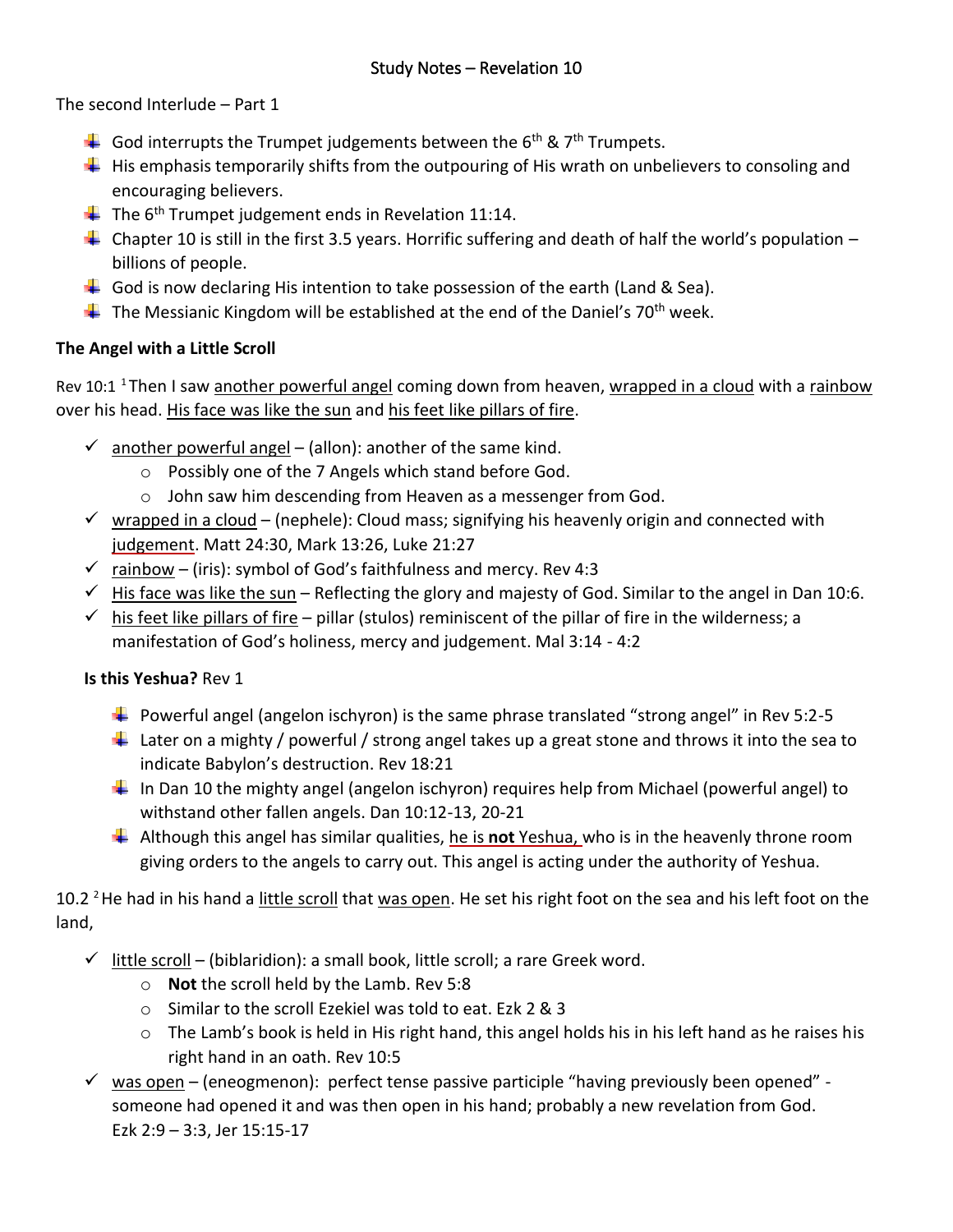10.2  $2$  He had in his hand a little scroll that was open. He set his right foot on the sea and his left foot on the land, (continued)

- $\checkmark$  right foot (dexios): Power, authority.
- $\checkmark$  the sea usually represents Gentile nations. Rev 13:1, 17:15
- $\checkmark$  left foot (euonumos): ill-omen, sinister, disfavor, unfortunate omen.
- $√$  the land Land may represent Israel. Gen 13:15, Lev 25:10-28, 27:24, 2 Chr 10:7, Psa 83:12, Joel 1:6, Joel 3:2
	- $\circ$  If so, it may indicate that the judgement will begin with the Jewish nation as they have great responsibility. Rom 2:9, Matt 10:15, Luke 12:47-48
	- $\circ$  It is Daniel's 70<sup>th</sup> week.

Note: This message symbolizes his authority over the whole earth. Exo 20:4, 20:11, Deut 11:24, Psa 69:35 This is repeated in verses 5 & 8 – Important!

10.3  $3$  and he cried out with a loud voice, just as a lion roars. When he cried out, the seven thunders spoke.

- $\checkmark$  loud voice the angel lets out a terrifying cry.
	- $\circ$  John is ready to write down what he hears.
- $\checkmark$  Roars (my katai): the verb is originally applied to the bellowing of cattle; can be used as the roar of a lion, or of thunder.
	- $\circ$  Lion roar here is associated with God's ferociousness in judgement. Both Jews & Gentiles. Joel 4:12-16, Jer 25:30-38
- $\checkmark$  seven thunders Who are they?
	- $\circ$  7 = completeness
	- $\circ$  Their identity is a mystery
	- o What they say is a mystery Thunder warns of more judgements to come.

10.4 <sup>4</sup> And when the seven thunders had spoken, I was about to write; but I heard a voice from heaven saying, "Seal up what the seven thunders have said. Do not write it down!"

- $\checkmark$  An authoritative voice, probably Yeshua's, did not permit John to record the judgements the 7 thunders revealed. 2 Cor 12:1-4
	- o Do not try to interpret this! Deut 29:28
	- o Some secrets God chooses **not** to reveal; His rules Pro 25:2

10.5<sup>5</sup> Then the angel whom I saw standing on the sea and on the land raised his right hand toward heaven

- $\checkmark$  raised his right hand Raising the right hand toward God was and is a common gesture when taking a solemn oath. Gen 14:22
	- o Both Creator and on all things created. Deut 32:40, Dan 12:7

10.6<sup>6</sup> and swore by the One who lives forever and ever, who created heaven and what is in it, the earth and what is in it, the sea and what is in it, that there would be no more delay.

- $\checkmark$  God owns what he created. Gen 2:1, 1 Cor 10:26
- $\checkmark$  Yeshua is repossessing the title to the earth. Soon it will not be Satan's.
- $\checkmark$  God made covenants and promises to Israel and He will keep them. Hab 2:3
- $\checkmark$  The Tribulation martyrs would have to wait no longer for vindication Blood Avenger.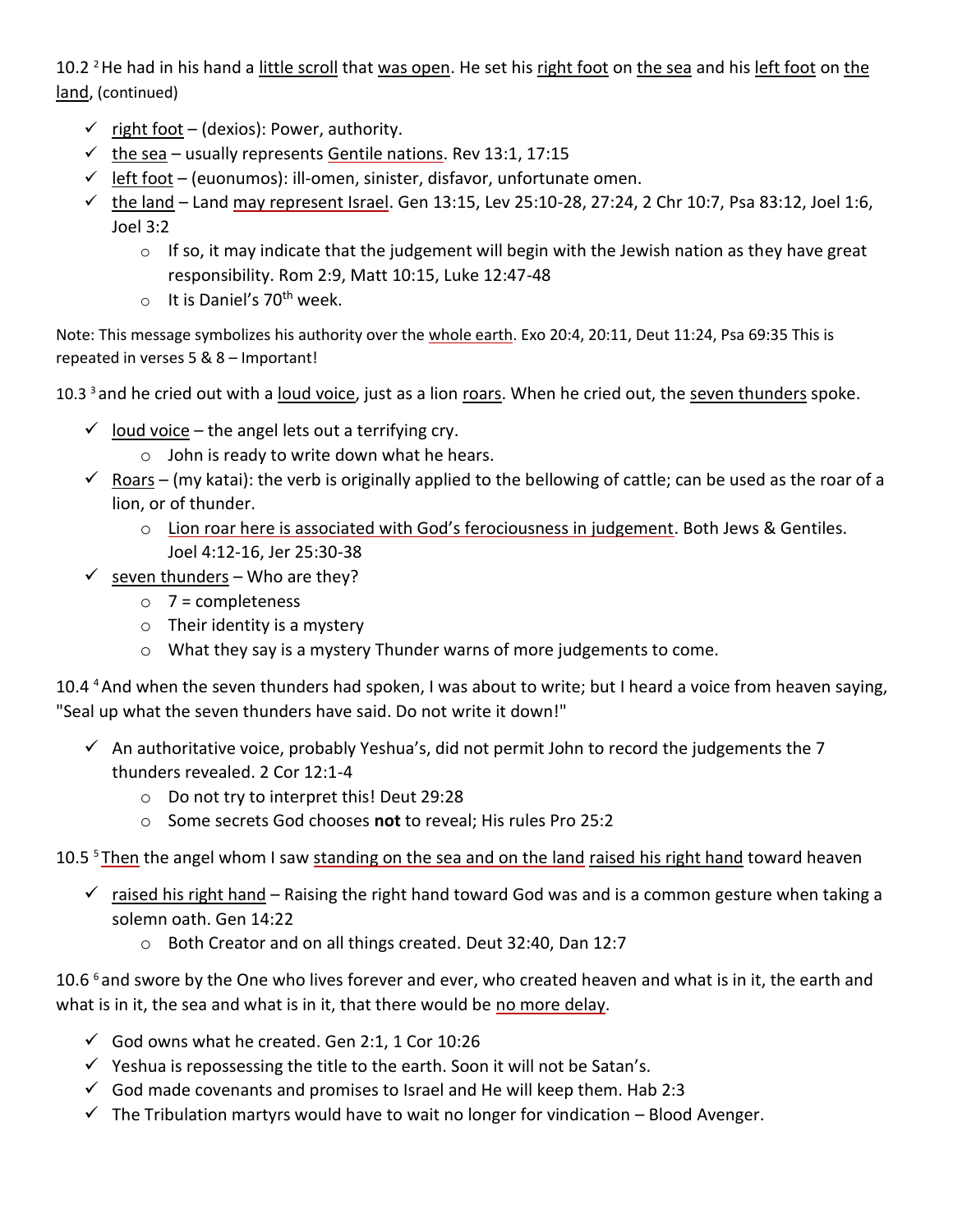10.7  $\frac{7}{10}$  But in the days of the voice of the seventh angel—when he is about to trumpet—the mystery of God is completed, just as He declared to His servants the prophets.

- $\checkmark$  about to trumpet when the 7<sup>th</sup> angel trumpets, it brings in the 7 bowls of 100% of God's wrath. Rev 11:15-19
- $\checkmark$  the mystery of God (musterion): to learn the secret, knowledge withheld, truth revealed by God.
	- $\circ$  Previously unrevealed but known details of God's plans for humanity that He is about to reveal.
	- o What will take place, so the kingdom of the world becomes the kingdom of Yeshua. Rev 11:15
- $\checkmark$  is completed (etelesthe): emphasizes the certainty of the future event as if it had already occurred.
	- $\circ$  The mystery is finished in the sense that God would then have no more to reveal about the Kingdom plans. He revealed to His servants the Prophets in the Old Testament – only partially. Heb 1:1-2
	- o The Millennial reign of Jesus. Rev 20
- $\checkmark$  Declared (evengelisen): "He announced good news" to declare glad tidings, a message designed to cheer those who receive it.
	- o Of Yeshua's provision for man's sin.
	- o Of God's ultimate plan to reclaim fallen creation.
	- o Revelation is connected with a large portion of end time prophecy in scripture: Daniel, Ezekiel, Isaiah, Jeremiah, Joel, Amos and Zachariah wrote about it.
	- o The Prophets speak unitedly of the Messianic Kingdom.
	- o Fulfillment of all the covenants and promises made to Israel.
	- o Our Kinsman Redeemer will restore the entire created order.
	- o He is the Lion of Judah! Isa 9:5-6

10.8 <sup>8</sup>Then the voice that I heard from heaven spoke to me again, saying, "Go, take the scroll that is open in the hand of the angel standing on the sea and on the land."

10.9 <sup>9</sup> So I went to the angel, telling him to give me the little scroll. And he tells me, "Take and eat it. <mark>It will be</mark> bitter to your stomach, but sweet as honey in your mouth."

- $\checkmark$  give me Normally an imperative mood verb would be used here "You give". Here it is an infinitive (dounai moi): "to give to me". This probably John's tentativeness to tell the mighty angel what to do, even though his instruction and authority are from Heaven.
- $\checkmark$  Take and eat it a curious command. Eating is a universal figure of speech for receiving knowledge and internalizing it in him. Jer 15:16, Ezk 3:1-3
	- o "take and eat it" (labe kai kataphage): 2 verbs in the imperative mood, "You take and You eat!"
	- o John was to eat prophetic word from God (sweet), but judgements that are to happen next are cause for lamentations, mourning and woe (bitter). Amos 5:18-20, Ezk 2:9 – 3:3
- $\checkmark$  Bitter (pikranie): used "of honey mixed with wormwood."

10.10  $^{10}$  So I took the little scroll from the angel's hand and ate it. It was sweet as honey in my mouth; but when I had swallowed it, my stomach was made bitter.

10.11<sup>11</sup> And they tell me, "You must prophesy again about many peoples and nations and tongues and kings."

- $\checkmark$  They Yeshua and the Strong angel possibly.
- $\checkmark$  "You must prophesy again about many peoples and nations and tongues and kings." Global,